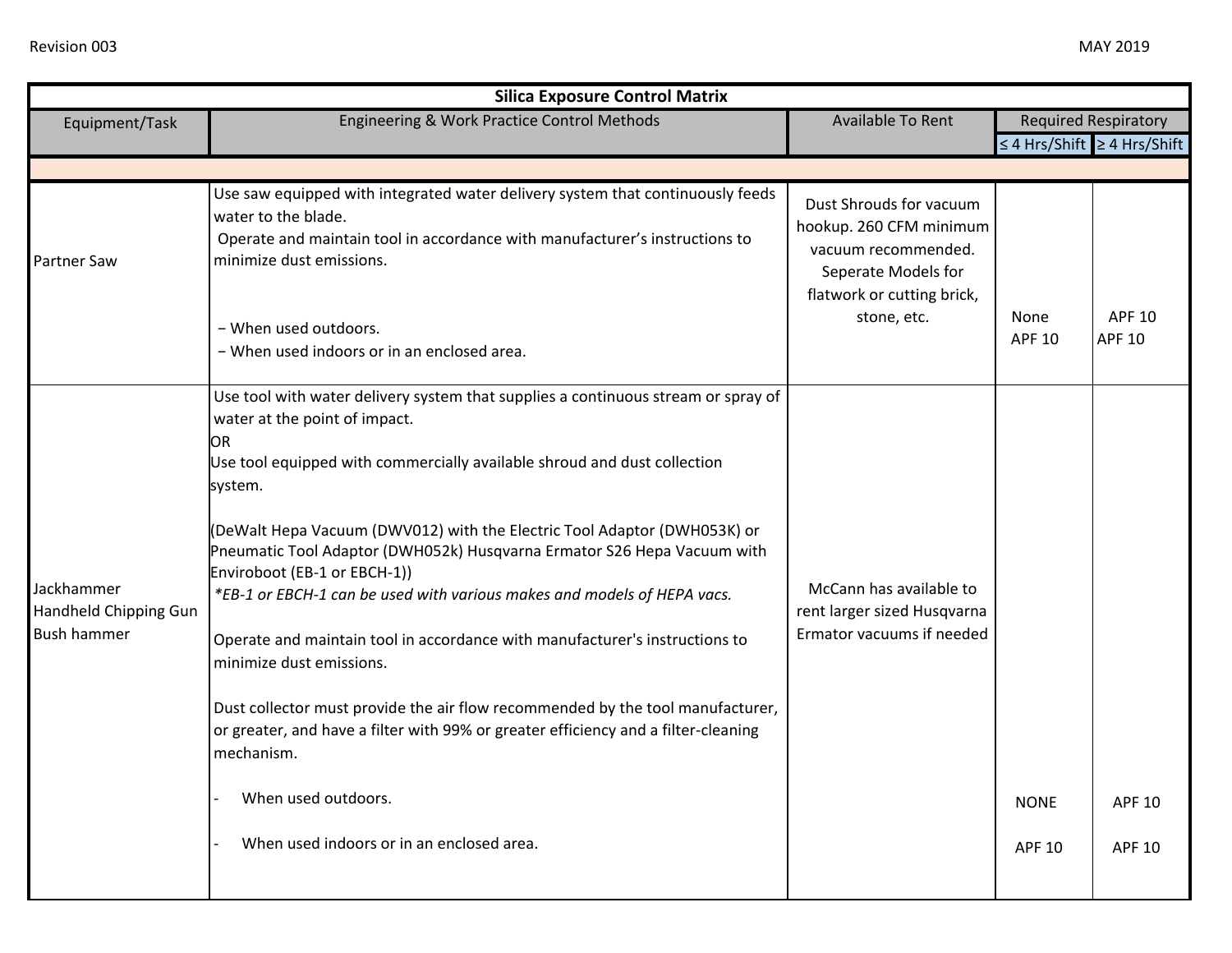| <b>Silica Exposure Control Matrix</b> |                                                                                                                                                                                                           |                                                              |                                       |      |
|---------------------------------------|-----------------------------------------------------------------------------------------------------------------------------------------------------------------------------------------------------------|--------------------------------------------------------------|---------------------------------------|------|
| Equipment/Task                        | Engineering & Work Practice Control Methods                                                                                                                                                               | <b>Available To Rent</b>                                     | <b>Required Respiratory</b>           |      |
|                                       |                                                                                                                                                                                                           |                                                              | $\leq$ 4 Hrs/Shift $\geq$ 4 Hrs/Shift |      |
|                                       |                                                                                                                                                                                                           |                                                              |                                       |      |
| Housekeeping                          | Dry sweeping is prohibited<br>Apply water and/or dust suppressants (sweeping compound) as necessary to                                                                                                    | Uline stocks a sweeping<br>compound that is not              |                                       |      |
|                                       | minimize dust emissions                                                                                                                                                                                   | hazardous, is oil based and<br>does not contain silica.      | None                                  | None |
|                                       | Use tool equipped with commercially available shroud and dust collection<br>system.                                                                                                                       | These are available in<br>packages of 50#, 100# and<br>200#. |                                       |      |
|                                       | DeWalt Hepa Vacuum (DWV012) with cleaning tool attached to hose<br>DeWalt Accessory Kit (DWV2759)                                                                                                         | (S-6633 is 50# stock<br>number)                              |                                       |      |
| <b>Material Handling</b>              | For Outdoor Tasks: Equipment operator to close doors as necessary. Spotters,<br>ground personnel to stay upwind or clear area. Barricade area of activity, alert<br>others in area of exposure potential. |                                                              | None                                  | None |
|                                       | Wet down material to control dust.                                                                                                                                                                        |                                                              |                                       |      |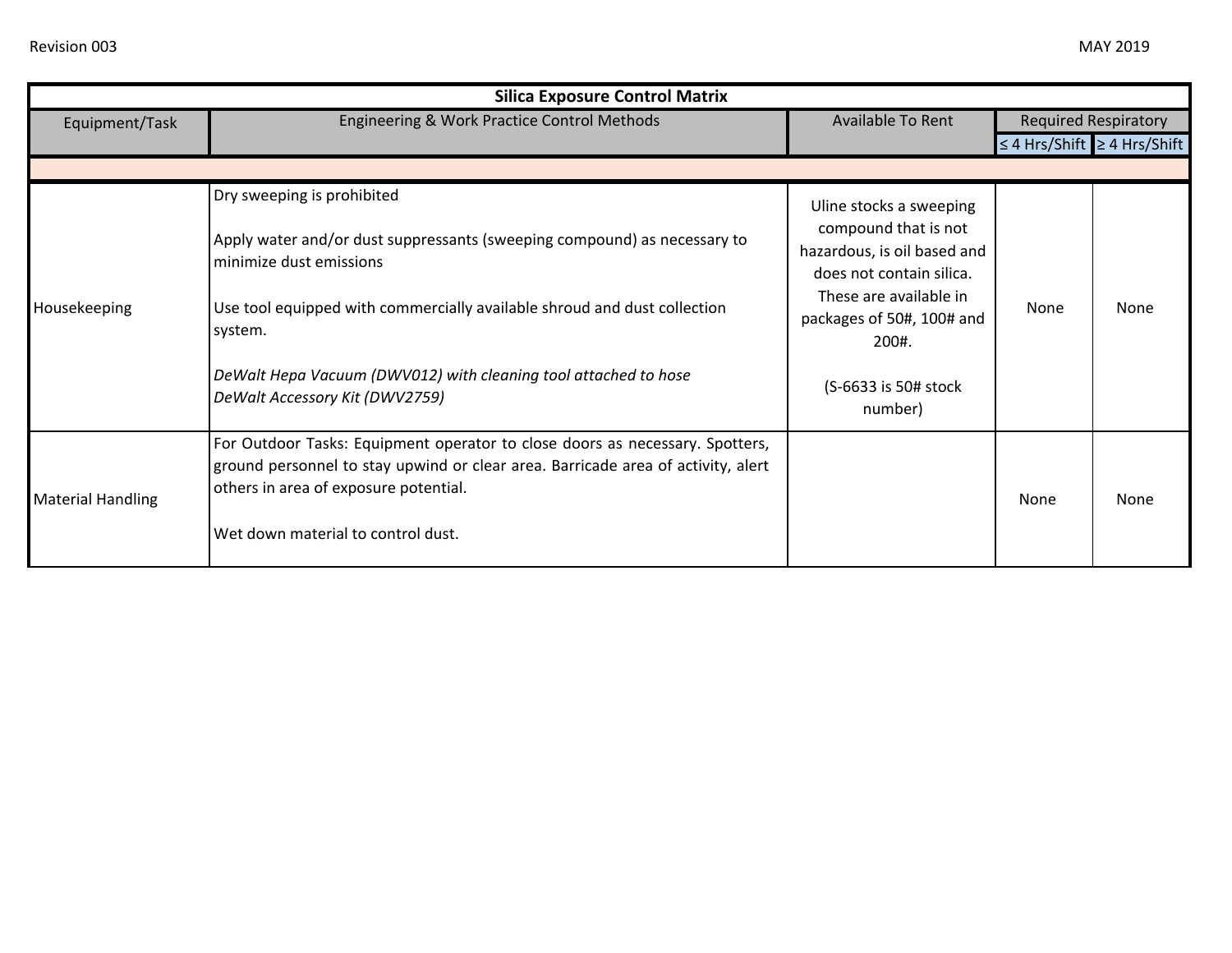| <b>Silica Exposure Control Matrix</b>                    |                                                                                                                                                                                                                                                                                                                                                                                                                                                                                                                                                                            |                                                                                                                                                 |                                       |               |
|----------------------------------------------------------|----------------------------------------------------------------------------------------------------------------------------------------------------------------------------------------------------------------------------------------------------------------------------------------------------------------------------------------------------------------------------------------------------------------------------------------------------------------------------------------------------------------------------------------------------------------------------|-------------------------------------------------------------------------------------------------------------------------------------------------|---------------------------------------|---------------|
| Equipment/Task                                           | Engineering & Work Practice Control Methods                                                                                                                                                                                                                                                                                                                                                                                                                                                                                                                                | <b>Available To Rent</b>                                                                                                                        | <b>Required Respiratory</b>           |               |
|                                                          |                                                                                                                                                                                                                                                                                                                                                                                                                                                                                                                                                                            |                                                                                                                                                 | $\leq$ 4 Hrs/Shift $\geq$ 4 Hrs/Shift |               |
|                                                          |                                                                                                                                                                                                                                                                                                                                                                                                                                                                                                                                                                            |                                                                                                                                                 |                                       |               |
|                                                          | Use drill equipped with commercially available shroud or cowling with dust<br>collection system.                                                                                                                                                                                                                                                                                                                                                                                                                                                                           |                                                                                                                                                 |                                       |               |
| <b>Drills</b>                                            | DeWalt HEPA Vac (DWV012) with the Telescoping attachment for small drills<br>(D25301D)<br>Large Drill up to 2" (DWH050K)<br>Cordless Drill with HEPA Vac (DCH273 Drill and DWH303DH Vac)<br>Hollow bits may also be used in conjunction with these attachments (DWA58058)<br>Operate and maintain tool in accordance with manufacturer's instructions to<br>minimize dust emissions.<br>Dust collector must provide the air flow recommended by the tool manufacturer,<br>or greater, and have a filter with 99% or greater efficiency and a filter-cleaning<br>mechanism. |                                                                                                                                                 | None                                  | None          |
|                                                          | Use a HEPA-filtered vacuum when cleaning holes.                                                                                                                                                                                                                                                                                                                                                                                                                                                                                                                            |                                                                                                                                                 |                                       |               |
| Walk Behind Saw                                          | Use saw equipped with integrated water delivery system that continuously feeds<br>water to the blade.<br>Operate and maintain tool in accordance with manufacturer's instructions to<br>minimize dust emissions.                                                                                                                                                                                                                                                                                                                                                           | Husqvarna shroud to attach<br>to one of the Ermator<br>Vacuums or there is a<br>specialized system<br>specifically made for the Soff<br>Cut Saw |                                       |               |
|                                                          | When used outdoors                                                                                                                                                                                                                                                                                                                                                                                                                                                                                                                                                         |                                                                                                                                                 | <b>NONE</b>                           | <b>NONE</b>   |
|                                                          | When used indoors or in an enclosed area.                                                                                                                                                                                                                                                                                                                                                                                                                                                                                                                                  |                                                                                                                                                 | <b>APF 10</b>                         | <b>APF 10</b> |
| Hammer/Impact<br><b>Attachments</b><br>(Heavy Equipment) | Operate equipment from within an enclosed cab.<br>When employees outside of the cab are engaged in the task, apply water and/or<br>dust suppressants as necessary to minimize dust emissions.                                                                                                                                                                                                                                                                                                                                                                              | "Mist Cannons" available for<br>large area dust suppression                                                                                     | None                                  | None          |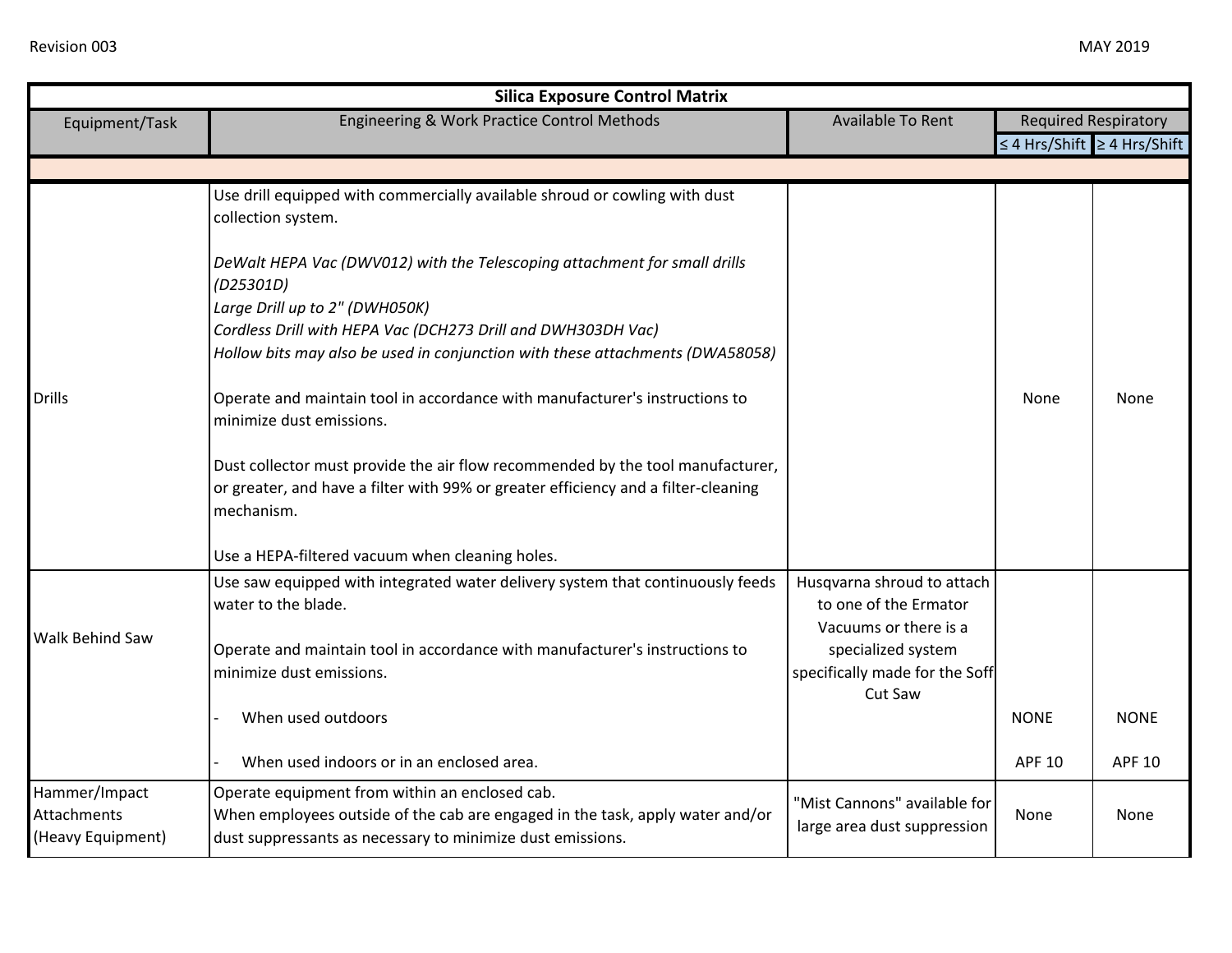| <b>Silica Exposure Control Matrix</b> |                                                                                                                                                                                                                                                                                                                                                                                                                         |                   |                                     |                                     |
|---------------------------------------|-------------------------------------------------------------------------------------------------------------------------------------------------------------------------------------------------------------------------------------------------------------------------------------------------------------------------------------------------------------------------------------------------------------------------|-------------------|-------------------------------------|-------------------------------------|
| Equipment/Task                        | Engineering & Work Practice Control Methods                                                                                                                                                                                                                                                                                                                                                                             | Available To Rent | <b>Required Respiratory</b>         |                                     |
|                                       |                                                                                                                                                                                                                                                                                                                                                                                                                         |                   |                                     | ≤ 4 Hrs/Shift ≥ 4 Hrs/Shift         |
|                                       |                                                                                                                                                                                                                                                                                                                                                                                                                         |                   |                                     |                                     |
|                                       | Use grinder equipped with integrated water delivery system that continuously<br>feeds water to the grinding surface.                                                                                                                                                                                                                                                                                                    |                   |                                     |                                     |
|                                       | Operate and maintain tool in accordance with manufacturer's instructions to<br>minimize dust emissions.                                                                                                                                                                                                                                                                                                                 |                   |                                     |                                     |
|                                       | <b>OR</b>                                                                                                                                                                                                                                                                                                                                                                                                               |                   |                                     |                                     |
| Grinders                              | Use grinder equipped with commercially available shroud and dust collection<br>system.                                                                                                                                                                                                                                                                                                                                  |                   |                                     |                                     |
|                                       | Operate and maintain tool in accordance with manufacturer's instructions to<br>minimize dust emissions.                                                                                                                                                                                                                                                                                                                 |                   |                                     |                                     |
|                                       | Dust collector must provide 25 cubic feet per minute (cfm) or greater of airflow<br>per inch of wheel diameter and have a filter with 99% or greater efficiency and a<br>cyclonic pre-separator or filter-cleaning mechanism.                                                                                                                                                                                           |                   |                                     |                                     |
|                                       | When used outdoors                                                                                                                                                                                                                                                                                                                                                                                                      |                   | <b>NONE</b>                         | <b>APF 10</b>                       |
|                                       | When used indoors or in an enclosed area.                                                                                                                                                                                                                                                                                                                                                                               |                   | <b>APF 10</b>                       | <b>APF 10</b>                       |
| Mixers                                | Follow manufactures recommendations for product used. Use wet methods if<br>possible (apply mist). OR if used indoors with Adequate ventilation and Filtration<br>to reduce visible Dust. Work Practice controls to be used to control or limit dust<br>while pouring into mixer. Use combination of Engineering, work practice controls<br>and Respiratory protection to reduce worker exposure to below action level. |                   | APF 10-<br>Indoor<br>and<br>Outdoor | APF 10-<br>Indoor<br>and<br>Outdoor |
|                                       |                                                                                                                                                                                                                                                                                                                                                                                                                         |                   |                                     |                                     |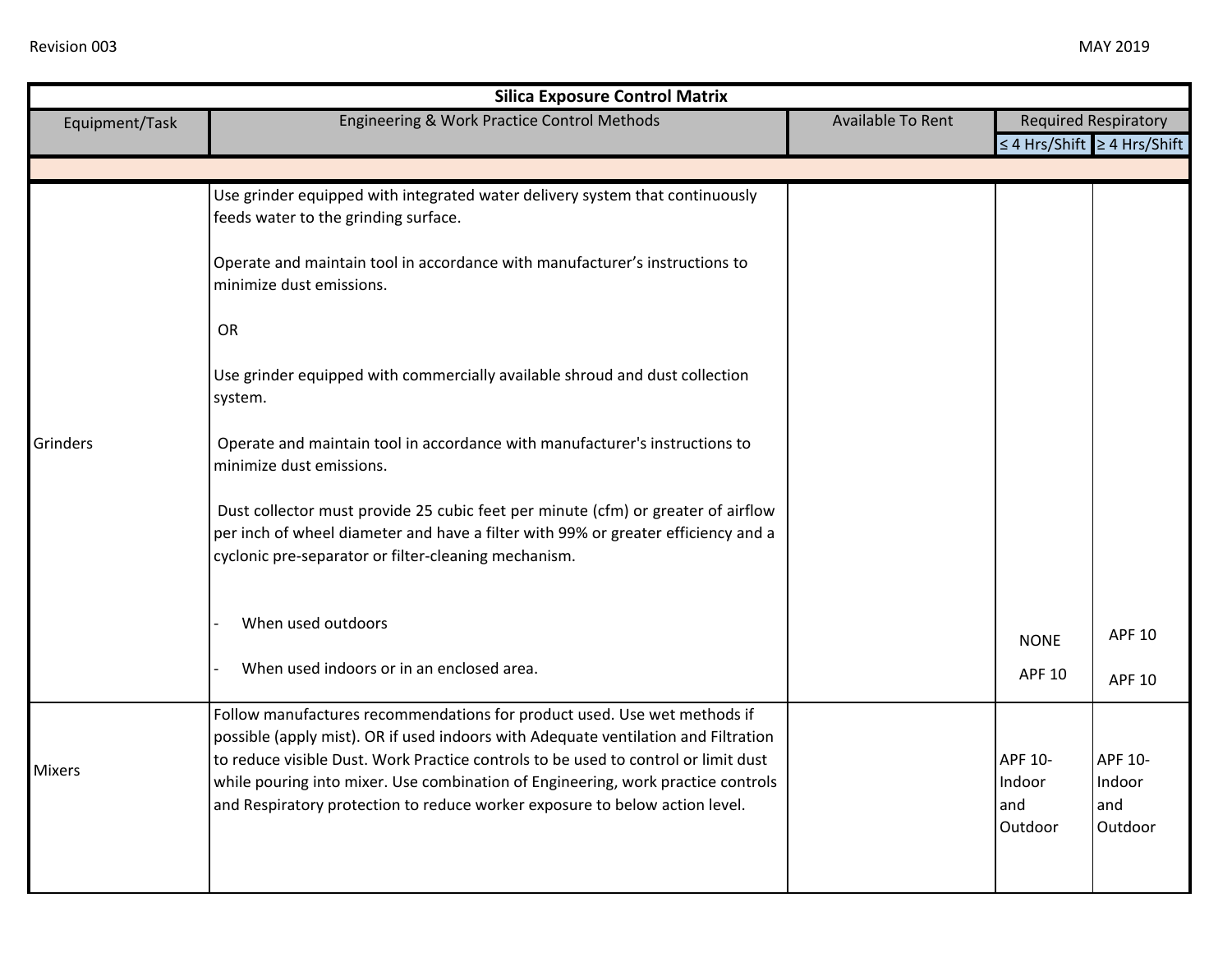| <b>Silica Exposure Control Matrix</b>                      |                                                                                                                                                                                                                                                                                                                                                                                      |                                                                               |                                          |                                          |
|------------------------------------------------------------|--------------------------------------------------------------------------------------------------------------------------------------------------------------------------------------------------------------------------------------------------------------------------------------------------------------------------------------------------------------------------------------|-------------------------------------------------------------------------------|------------------------------------------|------------------------------------------|
| Equipment/Task                                             | Engineering & Work Practice Control Methods                                                                                                                                                                                                                                                                                                                                          | Available To Rent                                                             | <b>Required Respiratory</b>              |                                          |
|                                                            |                                                                                                                                                                                                                                                                                                                                                                                      |                                                                               |                                          | $\leq$ 4 Hrs/Shift $\geq$ 4 Hrs/Shift    |
|                                                            |                                                                                                                                                                                                                                                                                                                                                                                      |                                                                               |                                          |                                          |
| Grader                                                     | Apply water and/or dust suppressants as necessary to minimize dust emissions.<br>OR<br>When the equipment operator is the only employee engaged in the task, operate<br>equipment from within an enclosed cab.                                                                                                                                                                       |                                                                               | None                                     | None                                     |
| <b>Vibratory Plate</b>                                     | Apply water and/or dust suppressants as necessary to minimize dust emissions.                                                                                                                                                                                                                                                                                                        |                                                                               | None                                     | None                                     |
| Soil Pick                                                  | Apply water and/or dust suppressants as necessary to minimize dust emissions.                                                                                                                                                                                                                                                                                                        |                                                                               | None-<br>Outdoor<br>APF 10 -<br>Indoor   | APF 10-<br>Outdoor<br>APF 10 -<br>Indoor |
| Drywall Sanders-Hand /<br>Electric                         | Use tool equipped with commercially available shroud and dust collection<br>system.<br>Operate and maintain tool in accordance with manufacturer's instructions to<br>minimize dust emissions.<br>Dust collector must provide the air flow recommended by the tool manufacturer,<br>or greater, and have a filter with 99% or greater efficiency and a filter-cleaning<br>mechanism. | Hand and Electric sanders<br>with shrouds with a vac<br>hookup are available. | APF 10-<br>Outdoor<br>APF 10 -<br>Indoor | APF 10-<br>Outdoor<br>APF 10 -<br>Indoor |
| <b>Walk Behind Milling</b><br>Machines & Floor<br>Grinders | Use tool equipped with commercially available shroud and dust collection<br>system.<br>Operate and maintain tool in accordance with manufacturer's instructions to<br>minimize dust emissions.<br>Dust collector must provide the air flow recommended by the tool manufacturer,<br>or greater, and have a filter with 99% or greater efficiency and a filter-cleaning<br>mechanism. |                                                                               | None                                     | None                                     |